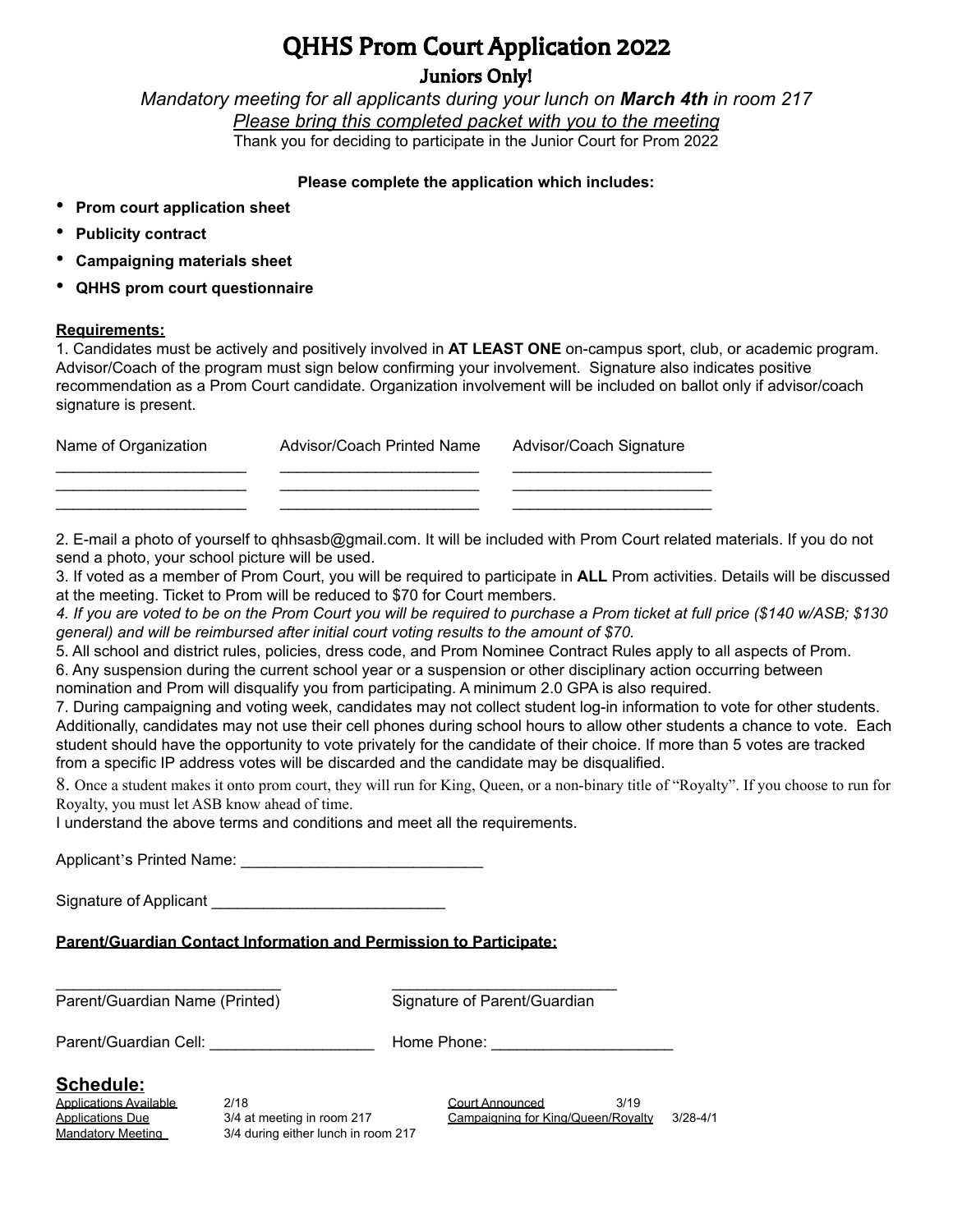# **Publicity Contract (for Prom Nominees)**

1. The nominee named on the advertising will be responsible for all aspects of advertising, including: location, method of attachment, and removal. Non-removal of signs will result in the nominee's disqualification. 2. Signs are to be mounted only to wooden boards in designated areas with the use of a staple gun or blue painters tape. Masking, scotch, duct, and packing tapes are NOT to be used. Fliers may be put up in classrooms with the permission of the teacher. Signs may not be put on glass or painted surfaces.

3. Each wooden board can contain no more than five (5) 8  $\frac{1}{2}$  X 11" fliers.

4. No posters will be allowed, meaning nothing larger than 8  $\frac{1}{2}$ " X 11" can be hung up.

5. No masking tape or stickers are allowed on the concrete or any floor surface.

6. Nominees will supply their own sign making and fastening materials.

7. ¼ sheet fliers may be handed out.

8. All fliers must reflect good taste and be approved in room 102 with the "Activities Office" stamp.

**IMPORTANT: Before running copies of fliers, have the master copy stamped.**

9. ALL campaigning materials must be listed on the "Campaigning Materials Sheet" AND approved prior to handing out or hanging up any materials.

10. All signs must be removed by 4:00 p.m. on the final day of voting from inside classrooms and from wooden boards outside.

11. There must not be any denouncing of another nominee on any advertising material.

12. Violations by any students, nominees included, of these rules and regulations shall result in ordinary school disciplinary action and disqualification from court.

**13. No food or beverages may be passed out (this includes candy).**

14. No condoms, bubbles, stickers, balls (stress, tennis, soccer, baseball, etc.) or frisbees can be handed out.

Prom court must participate in various activities which include, but are not limited to, participating in the spring assembly, class of 2023 fundraiser, and a group picture at prom etc.

### **Declaration of Candidacy and Consent Form**

I, \_\_\_\_\_\_\_\_\_\_\_\_\_\_\_\_\_\_\_\_\_\_\_\_\_\_\_\_\_\_\_\_ understand that any violation of the rules listed in this packet will require disciplinary measures. I accept these rules and regulations as part of my nominee status for Prom Court. Under my own free will, I attest to these agreements and I will, to the best of my ability, engage in a fair, competitive, and educational campaign.

### I have read and fully understand that if I break any of the rules stated above, I will be disqualified as a **nominee.**

Student printed name: \_\_\_\_\_\_\_\_\_\_\_\_\_\_\_\_\_\_\_\_\_\_ Student signature: \_\_\_\_\_\_\_\_\_\_\_\_\_\_\_\_\_\_\_\_\_\_\_\_\_\_\_\_\_\_

I have read and understand all of the requirements established for running for Prom Court. I give my **permission for my son/daughter to be a Prom Court Nominee. I further understand that my son/daughter may be photographed or filmed for Prom Court related activities. These photos/film may be posted on social networking sites to promote the Prom activities.**

Parent printed name: \_\_\_\_\_\_\_\_\_\_\_\_\_\_\_\_\_\_\_\_\_\_\_\_\_ Parent signature: \_\_\_\_\_\_\_\_\_\_\_\_\_\_\_\_\_\_\_\_\_\_\_\_\_\_\_\_\_\_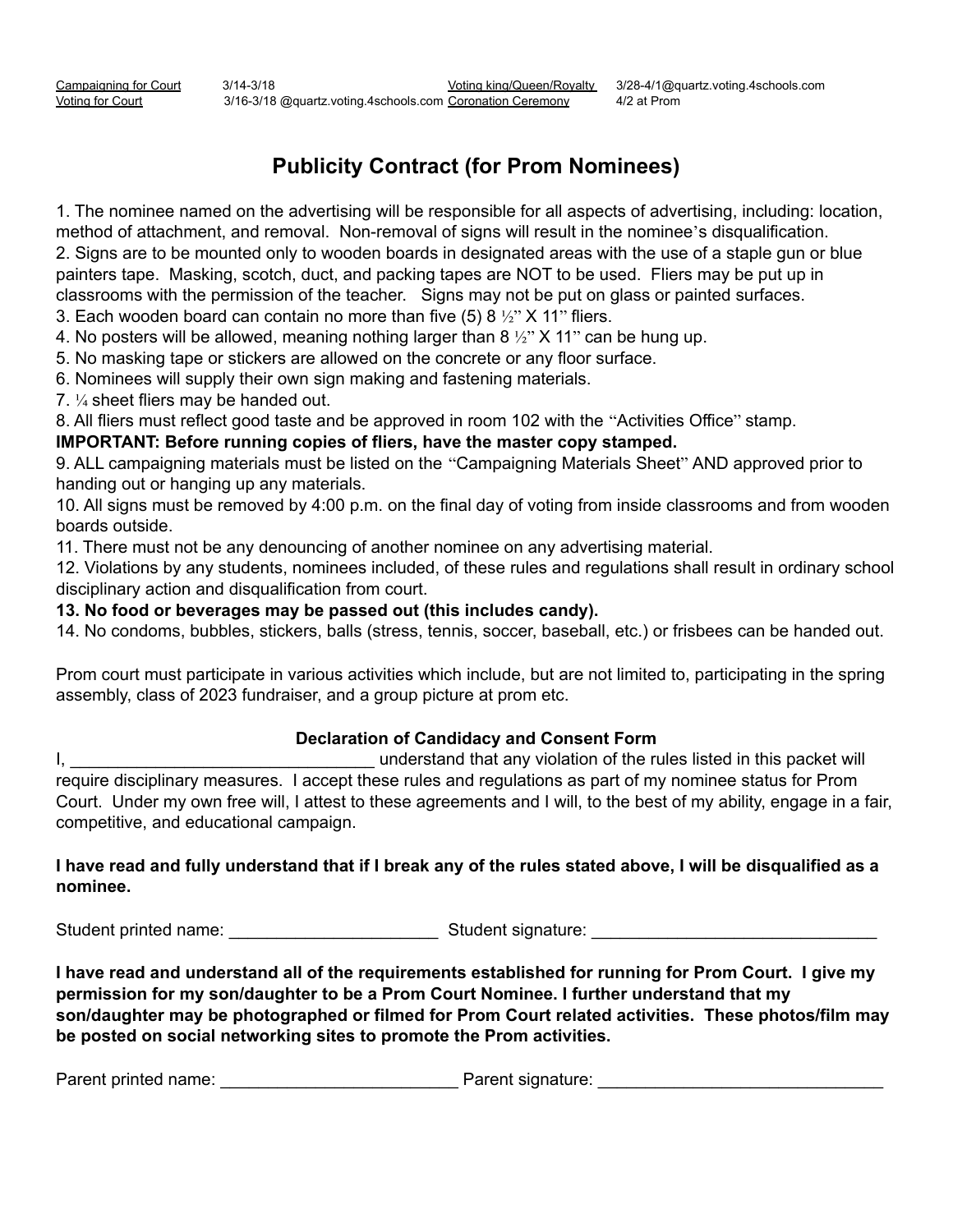\*Reminder: Email a picture of yourself to qhhsasb@gmail.com to be included with Prom Court related materials. If you do not send a photo, your school picture will be used.

If you have any questions feel free to contact Mr. Manthey in #102 or Mrs. Estrada in #217.

## **Campaigning Materials**

Name: etc. Alternative Mannership Position for which you are campaigning:  $\blacksquare$ 

Only items listed on this form, along with a signature from Mr. Manthey will be allowed for campaigning purposes. If any candidate is found to be distributing any items not listed on this form, they will be disqualified from the election.

Please read publicity contract for specific requirements related to campaigning.

Please provide the item name, the number of items you plan to hand out, the total cost of the items, and a description including any text that will be on or attached to the item.

| Item Name | Qty. Cost | Description/Text |
|-----------|-----------|------------------|
|           |           |                  |
|           |           |                  |
|           |           |                  |
|           |           |                  |
|           |           |                  |
|           |           |                  |

By signing below I understand that I may not hand out or post anything until it has been added to this sheet, approved by Mr. Manthey (room 102), and stamped by the Activities Office or in room 102 if it is a flier or poster.

The above items are approved as campaign items.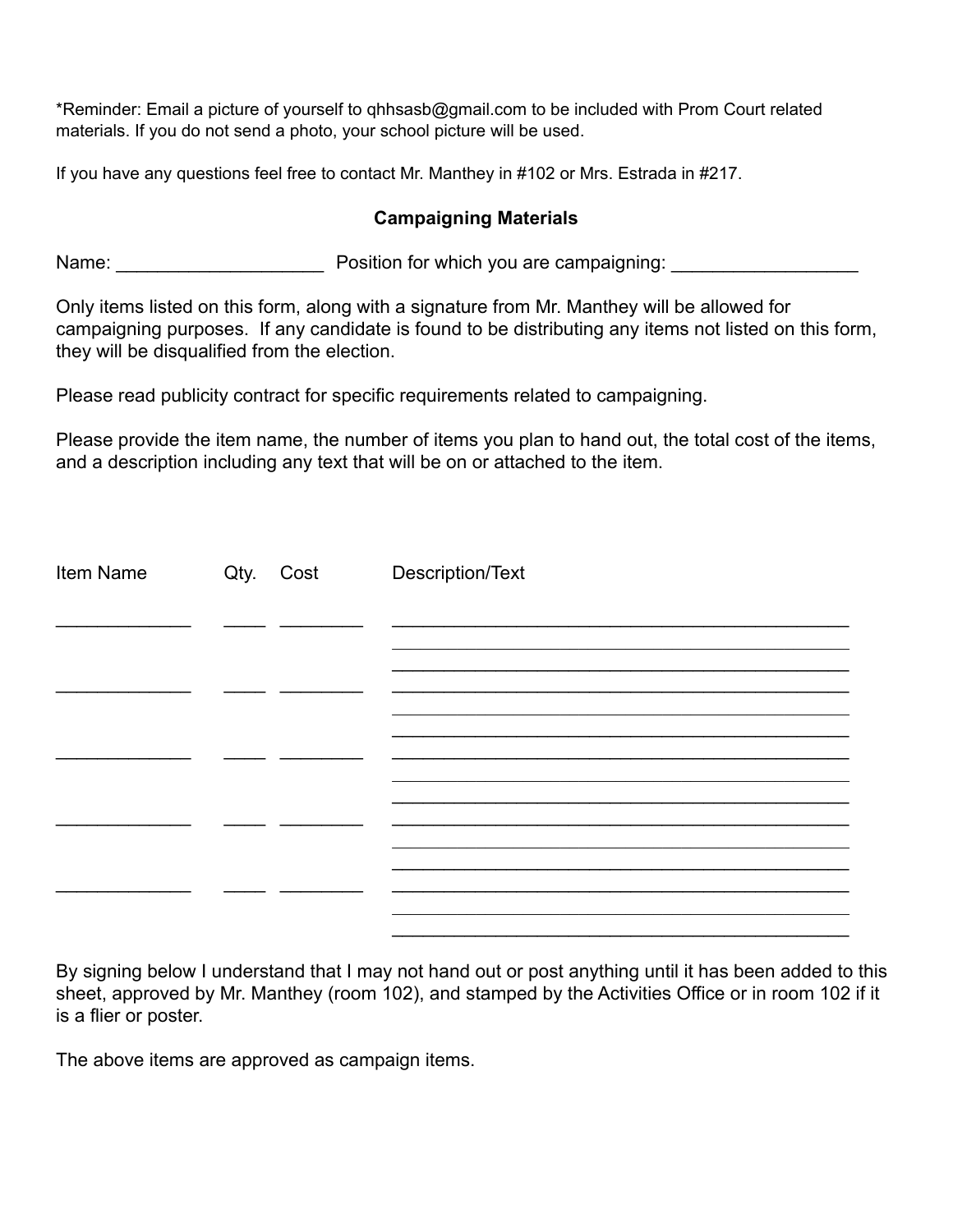Mr. Manthey- ASB Advisor

*ITEMS NOT ALLOWED FOR CAMPAIGNING: Food and drink,* condoms, bubbles, stickers, balls (stress, tennis, soccer, baseball, etc.) or frisbees

### **QHHS Prom Court Questionnaire** *These answers may be used throughout the Prom activities and on ballots. KEEP SCHOOL APPROPRIATE.*

**\_\_\_\_\_\_\_\_\_\_\_\_\_\_\_\_\_\_\_\_\_\_\_\_\_\_\_\_\_\_\_\_\_\_\_\_\_\_\_\_\_\_\_\_\_\_\_\_\_\_\_\_\_\_\_\_\_\_\_\_\_\_\_\_\_\_\_\_\_\_\_\_\_\_\_\_\_\_\_\_\_\_\_\_\_\_\_\_**

**\_\_\_\_\_\_\_\_\_\_\_\_\_\_\_\_\_\_\_\_\_\_\_\_\_\_\_\_\_\_\_\_\_\_\_\_\_\_\_\_\_\_\_\_\_\_\_\_\_\_\_\_\_\_\_\_\_\_\_\_\_\_\_\_\_\_\_\_\_\_\_\_\_\_\_\_\_\_\_\_\_\_\_\_\_\_\_\_**

**\_\_\_\_\_\_\_\_\_\_\_\_\_\_\_\_\_\_\_\_\_\_\_\_\_\_\_\_\_\_\_\_\_\_\_\_\_\_\_\_\_\_\_\_\_\_\_\_\_\_\_\_\_\_\_\_\_\_\_\_\_\_\_\_\_\_\_\_\_\_\_\_\_\_\_\_\_\_\_\_\_\_\_\_\_\_\_\_**

**\_\_\_\_\_\_\_\_\_\_\_\_\_\_\_\_\_\_\_\_\_\_\_\_\_\_\_\_\_\_\_\_\_\_\_\_\_\_\_\_\_\_\_\_\_\_\_\_\_\_\_\_\_\_\_\_\_\_\_\_\_\_\_\_\_\_\_\_\_\_\_\_\_\_\_\_\_\_\_\_\_\_\_**

**\_\_\_\_\_\_\_\_\_\_\_\_\_\_\_\_\_\_\_\_\_\_\_\_\_\_\_\_\_\_\_\_\_\_\_\_\_\_\_\_\_\_\_\_\_\_\_\_\_\_\_\_\_\_\_\_\_\_\_\_\_\_\_\_\_\_\_\_\_\_\_\_\_\_\_\_\_\_\_\_\_\_\_\_\_\_\_\_**

**\_\_\_\_\_\_\_\_\_\_\_\_\_\_\_\_\_\_\_\_\_\_\_\_\_\_\_\_\_\_\_\_\_\_\_\_\_\_\_\_\_\_\_\_\_\_\_\_\_\_\_\_\_\_\_\_\_\_\_\_\_\_\_\_\_\_\_\_\_\_\_\_\_\_\_\_\_\_\_\_\_\_\_\_\_\_\_\_**

**\_\_\_\_\_\_\_\_\_\_\_\_\_\_\_\_\_\_\_\_\_\_\_\_\_\_\_\_\_\_\_\_\_\_\_\_\_\_\_\_\_\_\_\_\_\_\_\_\_\_\_\_\_\_\_\_\_\_\_\_\_\_\_\_\_\_\_\_\_\_\_\_\_\_\_\_\_\_\_\_\_\_\_\_\_\_\_\_**

**\_\_\_\_\_\_\_\_\_\_\_\_\_\_\_\_\_\_\_\_\_\_\_\_\_\_\_\_\_\_\_\_\_\_\_\_\_\_\_\_\_\_\_\_\_\_\_\_\_\_\_\_\_\_\_\_\_\_\_\_\_\_\_\_\_\_\_\_\_\_\_\_\_\_\_\_\_\_\_\_\_\_\_\_\_\_\_\_**

1. Why do you want to be on Prom Court?

 $\mathcal{L}_\text{max}$  , where  $\mathcal{L}_\text{max}$  is the set of the set of the set of the set of the set of the set of the set of the set of the set of the set of the set of the set of the set of the set of the set of the set of the se

2. What do you do to make our school a better place?

3. In what ways are you proud to be a part of the class of 2023?

4. Choose three words to describe yourself. Why those words?